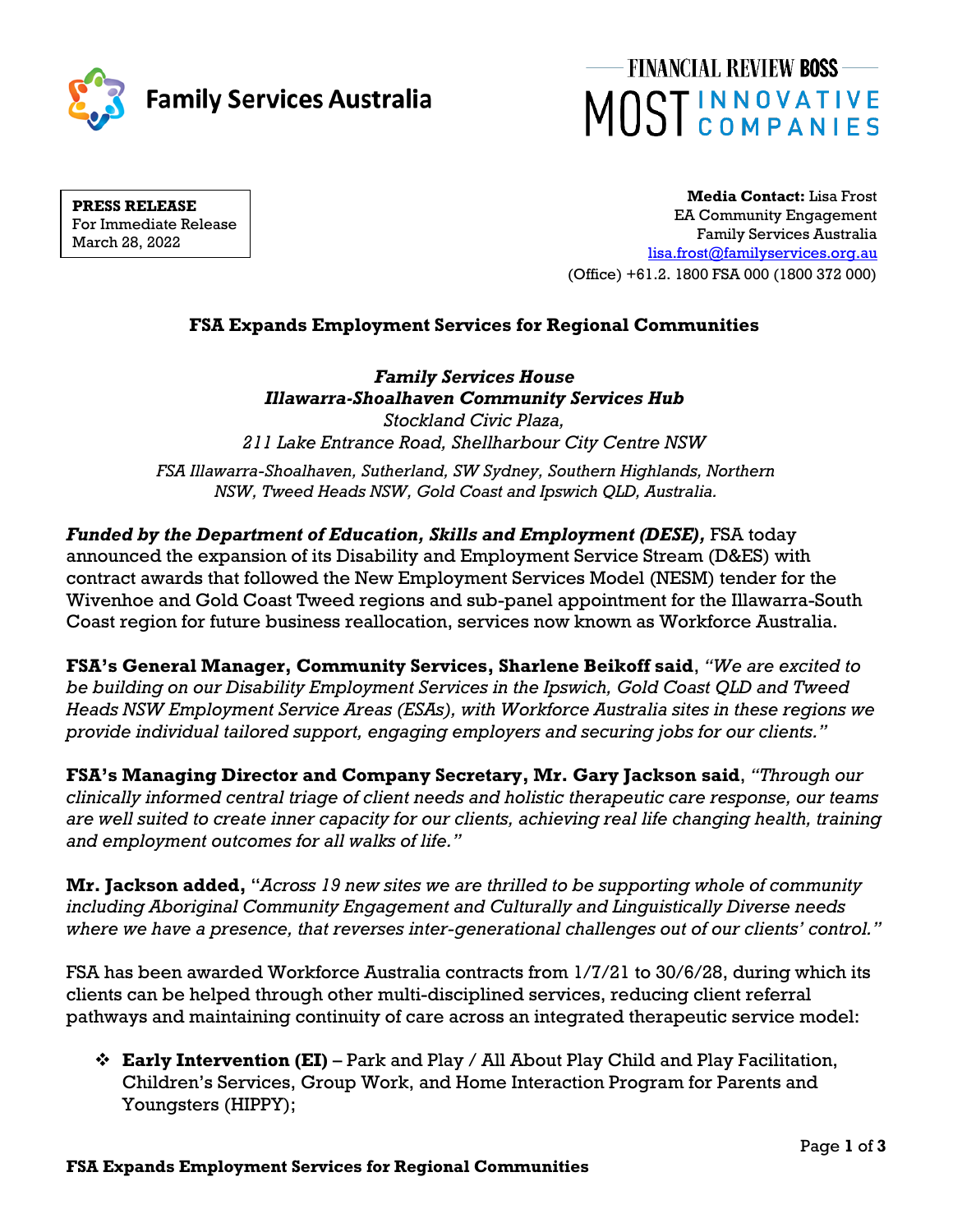- ❖ **Child Youth and Family Support (CYFS)**;
- ❖ **FSA Psychology (FSAP)** Child, Youth and Adult Mental Health Services, including Head to Health Pop-Up Clinic in person or via Telehealth;
- ❖ **Disability and Employment Services –** Including **Disability Management Services (DMS)**;
- ❖ **Domestic and Family Violence (DFV)** Including Staying Home Leaving Violence (SHLV), Healthy Relationships Group, Victims Counselling Services; and
- ❖ **Intensive Family Preservation (IFP)** Including **Drugs and Alcohol in Pregnancy and Parenting Services (DAPPS)**.

Family Services Australia (FSA) has been recognized as the 8<sup>th</sup> ranked 2021 Most Innovative Companies in Australia and New Zealand by the Australian Financial Review (AFR) - Government, Education and Not for Profit sectors. The FSA finalist achievement was among ASX500 and mid-tier company nominations throughout Australia and New Zealand.

## **Ends ###**